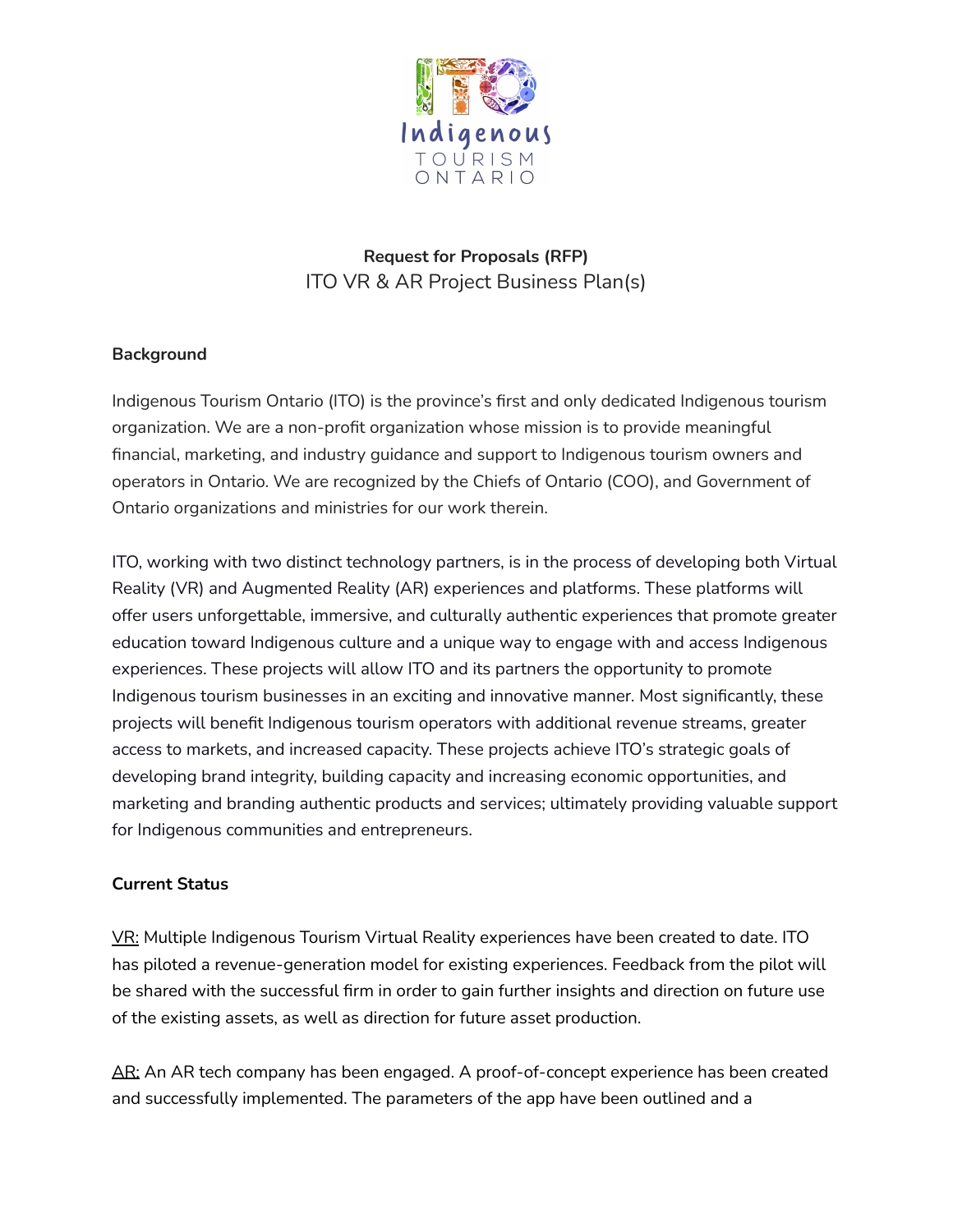

preliminary version will be ready for testing in early 2022. These will be shared with the successful bidding firm.

# **Project Overview & Goals**

Indigenous Tourism Ontario (ITO) is seeking one or more organizations to create a business plan\* that demonstrates how these innovative experiences could be monetized to the benefit of both ITO and participating tourism operators in a self-sustaining way.

\*Applications may address either/or both AR and VR projects.

The winning candidate(s) will be responsible for developing a **comprehensive business plan with an actionable roadmap for the next five years**. Considerations must be made for the ongoing economic effects of the pandemic, however paths that branch into best and worst case scenarios must also be included.

The final business plan should address the following:

- Evaluate how immersive tech and apps fit into ITO's engagement
- How will these innovation projects connect to IndigenousExperienceOntario.ca and ultimately convert users into revenue for Indigenous tourism operators?
- How will ITO's overall marketing strategy need to support these innovation projects?
- How will these platforms become self-sustaining (revenue-generating) and on what timeline?
- What will ITO's role be in promoting/sustaining/contributing to these projects in the short and long term?
- What entities or business structures would function best to support these platforms and are most appropriate for ITO as a non-profit corporation?
- What other partners would benefit the projects, if any?

Consideration should also be given to describe how these projects fit into ITO's overall strategy, scope of work, and sustainability.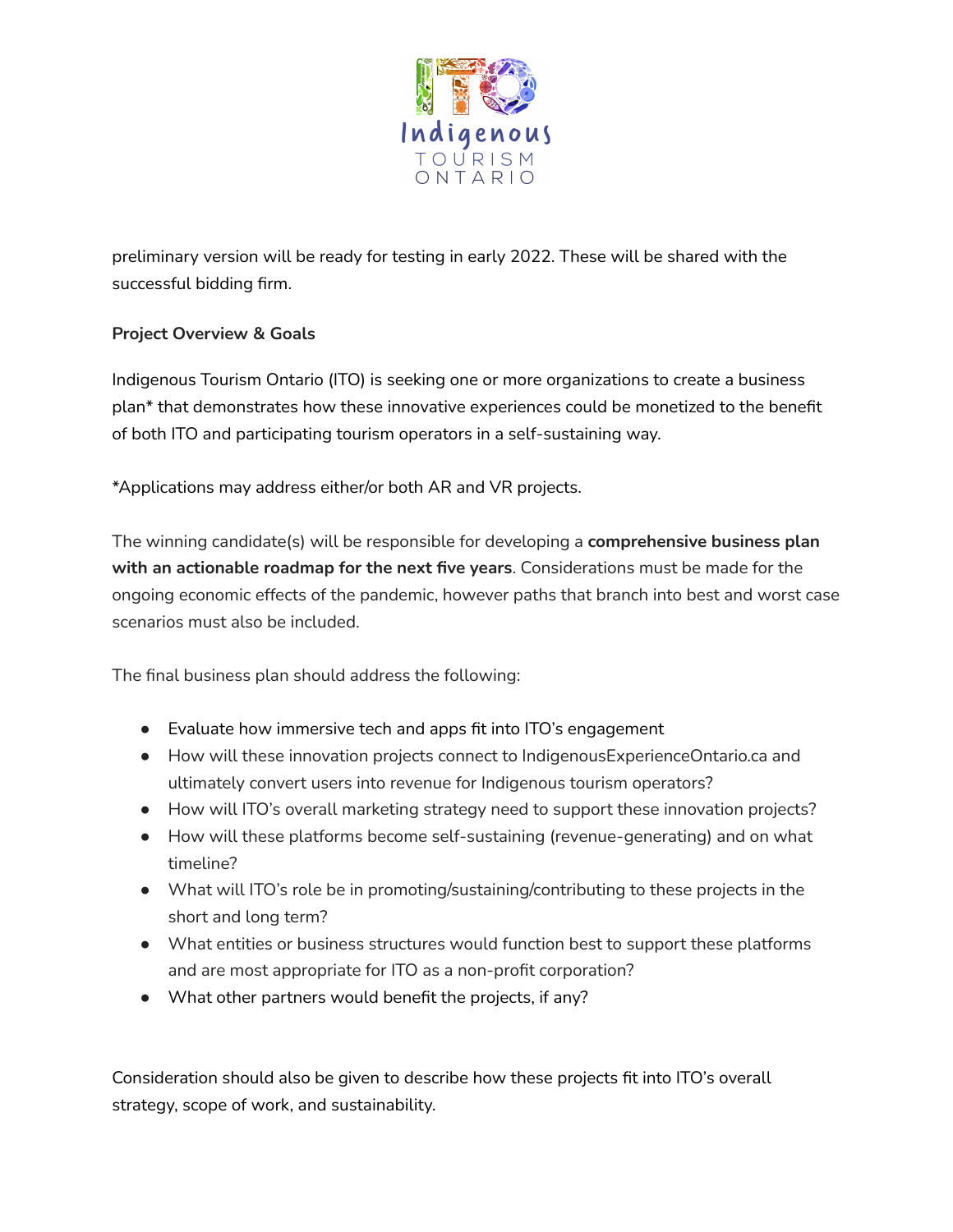

#### **Deadlines & Milestones**

Proposals are due **Tuesday February 15th at 11:59pm**. Selection to be finalized and announced by **Tuesday March 1st, 2022**. The final business plan to be delivered by **Monday July 4th, 2022**.

### **Qualifications & Evaluation Criteria**

Your organization must have extensive experience working with nonprofits, and deep knowledge of their legal parameters. Equally important is your experience and knowledge with VR and/or AR - the current tech landscape must be considered in order to successfully mine this project. Experience with the tourism industry is certainly an asset, but not required. Familiarity with present-day Indigenous communities, best practices, and cultural sensitivity is paramount. We are open to outside-the-box thinking and approach, and welcome your creativity.

Submissions are open to Indigenous and non-Indigenous owned and operated organizations, however we do strongly encourage those who are Indigenous-owned (51% or more) to apply.

Your submission will be scored based on the following criteria:

Organization/Team Qualifications: 30% Proposed Plan: 40% Budget & Schedule: 10% Past Experience & References: 20%

#### **Guidelines for Proposal Submission**

In a single document PDF, please provide the following by the deadline:

- Cover letter to introduce your organization; describe what makes your team uniquely qualified to address ITO's needs.